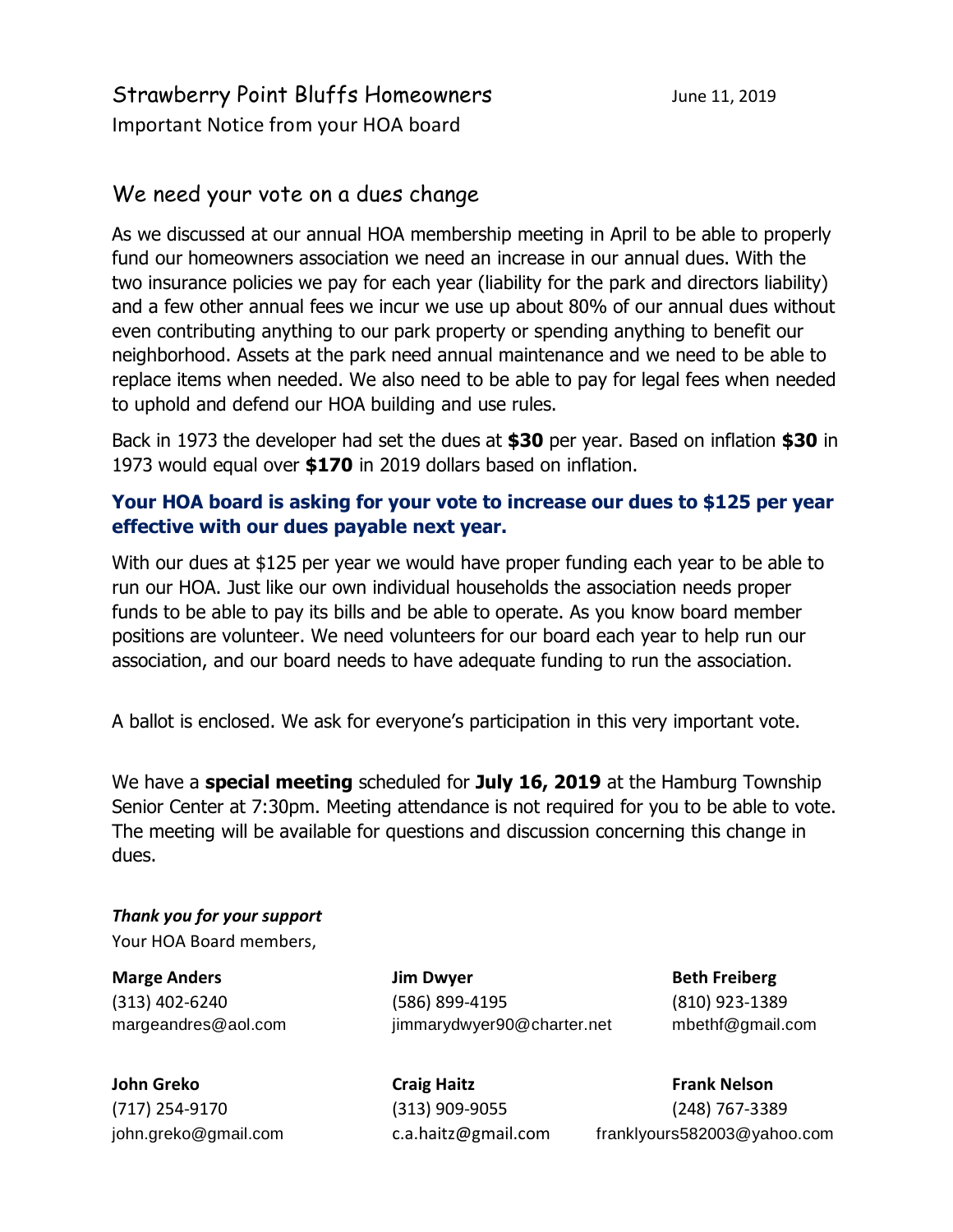#### Prepayment / Reduced Dues Option

Having next year's dues paid early would help balance our HOA funds this year. With the successful passing of this ballot proposal we want to have an incentive for dues to be paid early. For those interested in taking advantage of this they can save on future dues payments and help the association at the same time. Details on this are as follows:

- · This option will be available with the passing our annual dues changing to \$125 per year
- · Savings is available for dues payable in 2020, 2021 and 2022.
- The savings would be a \$20 reduction in dues for each year you choose to pay.
- · You choose how many years you want to pay (up to 3) by September 15, 2019
	- $\circ$  If you send in a check for \$105 you are paying for 2020 dues
	- $\circ$  If you send in a check for \$210 you are paying for 2020 & 2021 dues
	- $\circ$  If you send in a check for \$315 you are paying for 2020, 2021 & 2022 dues
- · This savings option will only apply to dues for the 3 years listed (2020, 2021, 2022), and is only offered if dues are paid by September 15, 2019
- · Once the new dues amount has been voted in, payments can be mailed to: SPBHOA PO Box 612, Hamburg MI 48139-0612.

Your HOA board will post the results of this ballot proposal on our association website once the votes are all counted.

Your HOA Board members,

Marge Anders **Marge Anders** Jim Dwyer **Beth Freiberg** John Greko Craig Haitz Frank Nelson